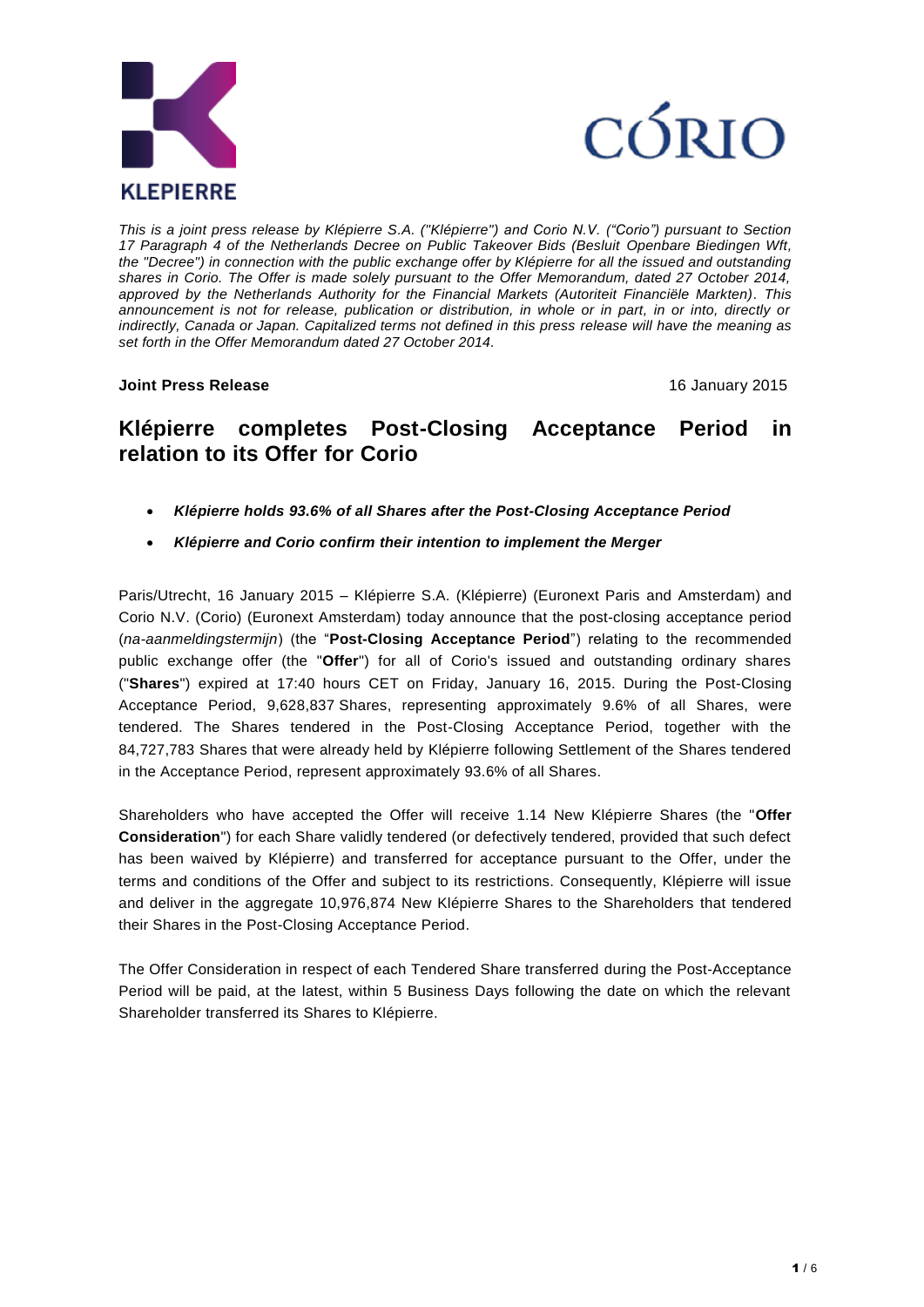## **Merger**

Klépierre and Corio confirm their intention to implement the statutory cross-border merger between Klépierre and Corio ("the **Merger**") in accordance with the terms of the Merger Proposal. It is expected that the Merger will be completed on 31 March 2015. The exchange ratio to be applied in the Merger will be equal to the exchange ratio applied in the Offer, being 1.14 New Klépierre Shares for each Share.

# **Further information**

The information in this press release is not intended to be complete. For further information in relation to the Offer explicit reference is made to the Offer Memorandum and Prospectus, which were published on 27 October 2014. The Prospectus is composed of (i) the Klépierre Registration Document filed with the AMF on 10 March 2014 under number [D.14-0130,](http://inetbdif.amf-france.org/DocDoif/rdd/RAPOSTPdf/2014/2014-0130.pdf) (ii) the update of the Registration Document filed with the AMF on 27 October 2014 under number D.14-0130-A01, and (iii) the securities note (including the summary of the prospectus). In addition, Corio has made available the Position Statement, which contains the information required by Article 18 Paragraph 2 and Annex G of the Decree.

This announcement contains selected, condensed information regarding the Offer and does not replace the Offer Memorandum, the Prospectus, or the Position Statement. Additional information regarding the Offer is contained in the Offer Memorandum and the Position Statement.

Shareholders are advised to review the Offer Memorandum, the Prospectus, and the Position Statement in detail and to seek independent advice where appropriate in order to reach a reasoned judgment in respect of the Offer and the content of the Offer Memorandum, the Prospectus, and the Position Statement. Shareholders are also advised to consult their tax advisors regarding the tax consequences of tendering their Shares under the Offer.

The terms and conditions of the Merger are set forth in detail in the Merger Proposal, the special report submitted by the Klépierre Executive Board (which includes Document E, approved by the AMF on 27 October 2014), and the explanatory notes provided by the Corio Management Board (together the "**Merger Terms**"). Shareholders are also advised to review the Merger Terms in detail and to seek independent advice where appropriate in order to reach a reasoned judgment in respect of the Merger.

Digital copies of the Offer Memorandum, the Position Statement, the Prospectus, Document E and the Merger Terms are available on the Klépierre website [\(www.klepierre.com\)](http://www.klepierre.com/). Digital copies of the Position Statement, the Offer Memorandum, the Prospectus and the Merger Proposal with the explanatory notes provided by the Corio Management Board are available on the Corio website [\(www.corio-eu.com\)](http://www.corio-eu.com/). Digital copies of the Prospectus and Document E are also available on the AMF's website [\(www.amf-france.org\)](http://www.amf-france.org/). Copies of the Offer Memorandum, the Prospectus and Document E are also available free of charge at the offices of Klépierre and the Exchange Agent, at the addresses mentioned below. Copies of the Position Statement, the Offer Memorandum, the Prospectus and the Merger Proposal with the explanatory notes provided by the Corio Management Board are also available free of charge at the offices of Corio at the address mentioned below. The websites of Klépierre and Corio do not constitute a part of, and are not incorporated by reference into, the Offer Memorandum, the Position Statement, the Prospectus or the Merger Proposal.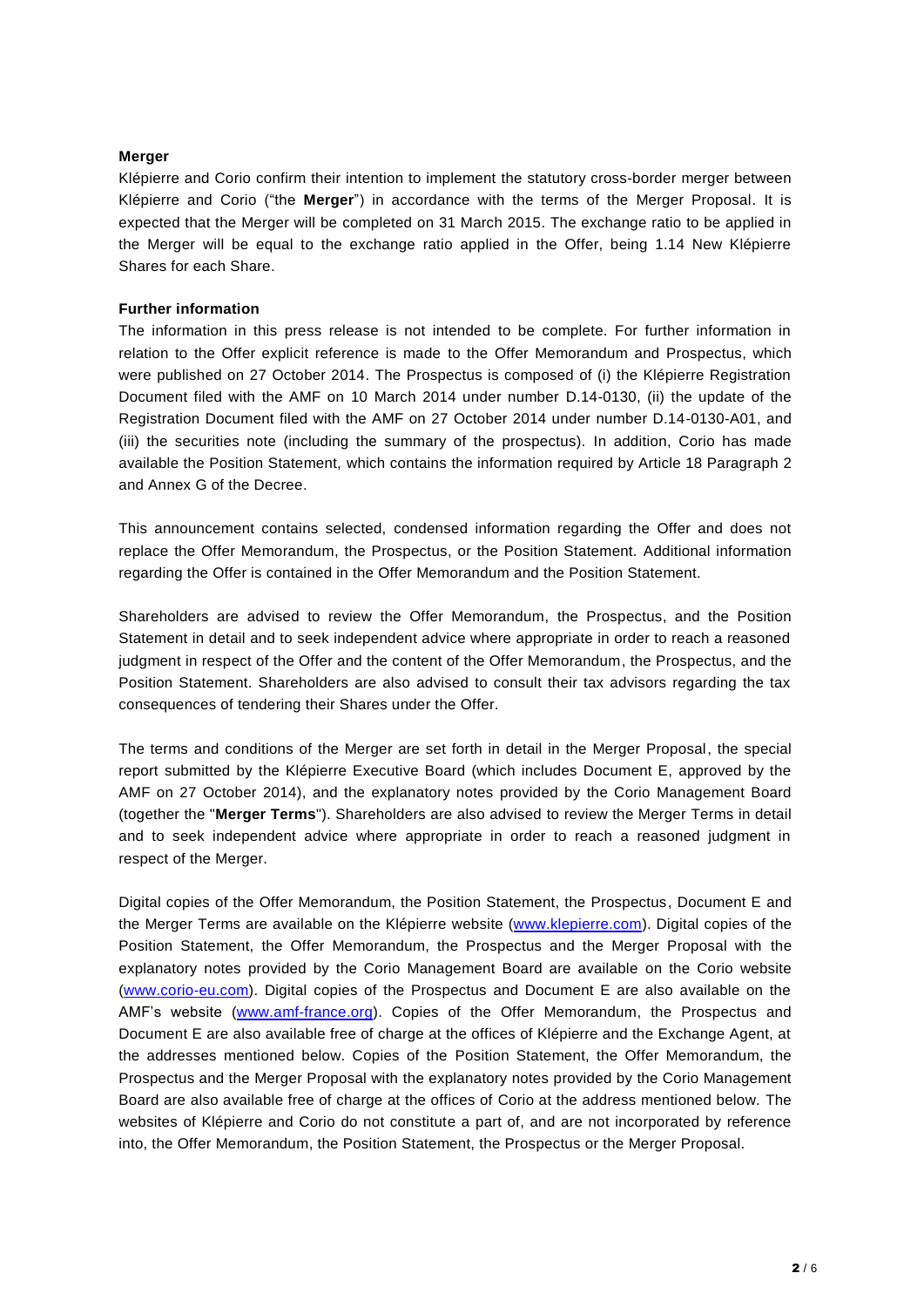## **Exchange Agent**

ABN AMRO Bank N.V. Gustav Mahlerlaan 10 1000 EA Amsterdam The Netherlands

# **Klépierre**

Klépierre S.A. 26 boulevard des Capucines 75009 Paris France

# **Corio**

Corio N.V. Hoog Catharijne Van Duvenborch Building Stationsplein 97 3503 RE Utrecht The Netherlands

# **Restrictions**

The Offer is being made in the Netherlands with due observance of the statements, conditions and restrictions included in the Offer Memorandum. Klépierre reserves the right to accept any tender under the Offer, which is made by or on behalf of a Shareholder, even if it has not been made in the manner set out in this Offer Memorandum.

The distribution of the Offer Memorandum and/or the making of the Offer in jurisdictions other than the Netherlands may be restricted or prohibited by law. The Offer is not being made, and the Shares will not be accepted for purchase from any Shareholder, in any jurisdiction in which the making of the Offer or acceptance thereof would not be in compliance with the securities or other laws or regulations of such jurisdiction or would require any registration, approval or filing with any regulatory authority not expressly contemplated by the terms of the Offer Memorandum. Persons obtaining the Offer Memorandum are required to take due note and observe all such restrictions and obtain any necessary authorizations, approvals or consents (to the extent applicable). Outside of the Netherlands, no actions have been or will be taken to make the Offer possible in any jurisdiction where such actions would be required. In addition, the Offer Memorandum has not been filed with or recognized by the authorities of any jurisdiction other than the Netherlands. Neither Klépierre, nor Corio, nor any of their advisors accept any liability for any violation by any person of any such restriction. Any person (including, without limitation, custodians, nominees and trustees) who forwards or intends to forward the Offer Memorandum or any related document to any jurisdiction outside the Netherlands should carefully read Section 2 (Restrictions) and Section 3 (Important information) of the Offer Memorandum before taking any action. The release, publication or distribution of the Offer Memorandum and any documentation regarding the Offer or the making of the Offer in jurisdictions other than the Netherlands may be restricted by law and therefore persons into whose possession the Offer Memorandum comes should inform themselves about and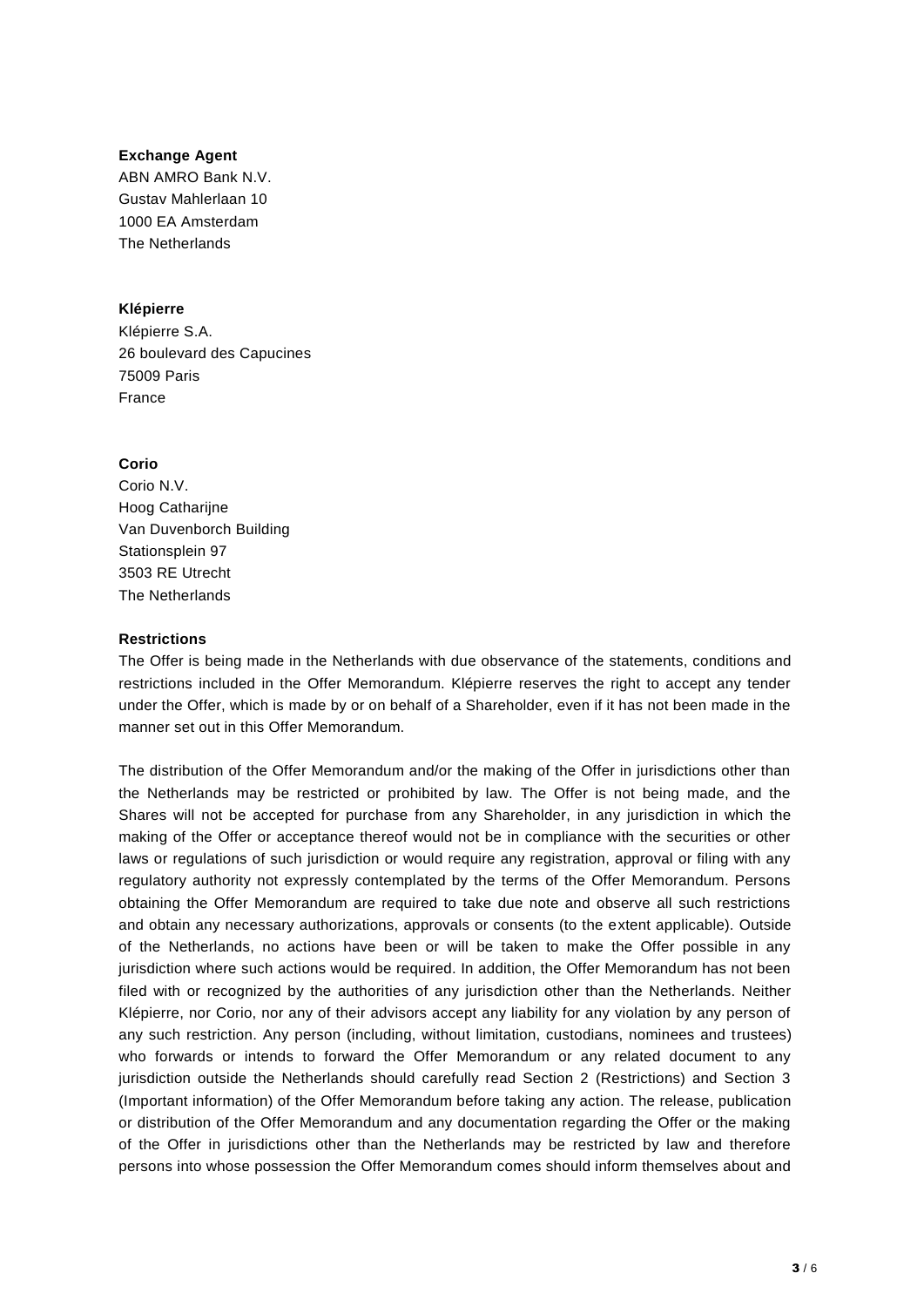observe such restrictions. Any failure to comply with any such restriction may constitute a violation of the law of any such jurisdiction.

## *United States of America*

The Transactions will result in the acquisition of securities of a Dutch company and are subject to Dutch disclosure requirements, which differ from those of the United States. The financial information included or referred to herein has been prepared in accordance with non-U.S. accounting standards and, accordingly, may not be comparable to financial information of U.S. companies or companies whose financial statements are prepared in accordance with generally accepted accounting principles in the United States.

The Offer will be made in the United States pursuant an exemption from the U.S. tender offer rules provided by Rule 14d-1(c) under the U.S. Securities Exchange Act of 1934, as amended (the "U.S. Securities Exchange Act"), and the issuance of Shares in the Transactions will be pursuant to an exemption from registration provided by Rule 802 under the U.S. Securities Act of 1933, as amended (the "U.S. Securities Act"), and the Transactions will otherwise be made in accordance with the applicable regulatory reguirements in the Netherlands. Accordingly, the Offer will be subject to disclosure and other procedural requirements, including with respect to withdrawal rights, offer timetable, settlement procedures and timing of payments that are different from those applicable under U.S. domestic tender offer procedures and law.

It may be difficult for U.S. holders of Shares to enforce their rights and any claims arising under the U.S. federal securities laws, since Klépierre and Corio are located in a country other than the United States, and some or all of their officers and directors may be residents of a country other than the United States. U.S. holders of Shares may not be able to sue a non-U.S. company or its officers or directors in a non-U.S. court for violations of the U.S. securities laws. Further, it may be difficult to compel a non-U.S. company and its affiliates to subject themselves to a U.S. court's judgment.

In accordance with standard Dutch practice and pursuant to Rule 14e-5(b) of the U.S. Securities Exchange Act, Klépierre or its nominees, or its brokers (acting as agents), or affiliates of Klépierre's financial advisors, may from time to time make certain purchases of, or arrangements to purchase, Shares outside of the United States, other than pursuant to the Offer, before or during the period in which the Offer remains open for acceptance. These purchases may occur either in the open market at prevailing prices or in private transactions at negotiated prices. Information about such purchases will be announced by press release in accordance with Article 13 of the Decree and posted on the website of Klépierre at [\(www.klepierre.com\)](http://www.klepierre.com/).

The Shares have not been registered in, and will not be registered with any securities regulatory authority of, any state or other jurisdiction of the United States, including the District of Columbia, Puerto Rico and Guam. Accordingly, any Shareholder in any jurisdiction of the United States may tender Shares under the Offer only if such Shareholder qualifies as an exempt investor meeting the applicable definition as set out in Section 21 of the Offer Memorandum (Exempt investors in U.S. Jurisdictions).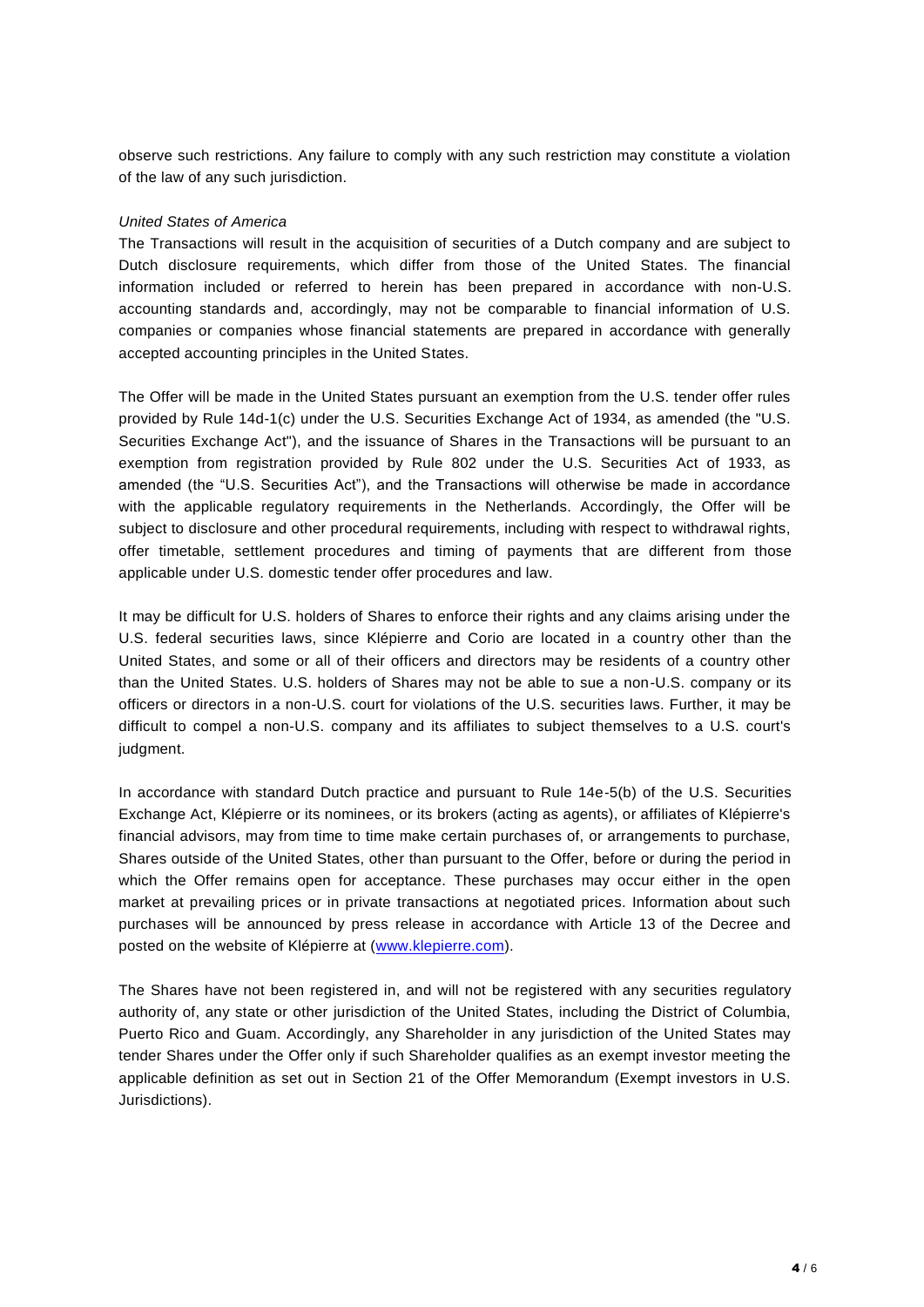## *Canada and Japan*

The Offer and any solicitation in respect thereof is not being made, and will not be made, directly or indirectly, in or into Canada or Japan, or by use of the mails, or by any means or instrumentality of interstate or foreign commerce, or any facilities of a national securities exchange, of Canada or Japan. This includes, but is not limited to, post, facsimile transmission or any other electronic form of transmission and telephone. Accordingly, copies of the Offer Memorandum and any related press announcements, acceptance forms and other documents are not being sent and must not be mailed or otherwise distributed or sent in, into or from Canada or Japan or, in their capacities as such, to custodians, nominees or trustees holding Shares for persons residing in Canada or Japan. Persons receiving the Offer Memorandum and/or such other documents must not distribute or send them in, into or from Canada or Japan, or use such mails or any such means, instrumentality or facilities for any purpose in connection with the Offer; so doing will invalidate any purported acceptance of the Offer. Klépierre will not accept any tender by any such use, means, instrumentality or facility from within Canada or Japan.

Tender and transfer of Shares constitute a representation and warranty that the person tendering the Shares (i) has not received or sent copies of the Offer Memorandum or any related documents in, into or from Canada or Japan and (ii) has not otherwise utilized in connection with the Offer, directly or indirectly, the mails or any means or instrumentality including, without limitation, facsimile transmission and telephone of interstate or foreign commerce, or any facility of a national securities exchange of, Canada or Japan. Klépierre reserves the right to refuse to accept any purported acceptance that does not comply with the foregoing restrictions, and any such purported acceptance will be null, void and without effect.

#### **Forward-looking statements**

This announcement includes forward-looking statements. Forward-looking statements involve known or unknown risks and uncertainties because they relate to events and depend on circumstances that all occur in the future. These statements are based on the current expectations of Klépierre and Corio and are naturally subject to uncertainty, changes and circumstances. Forward-looking statements include, without limitation, statements typically containing words such as "intends", "expects", anticipates", "targets", "estimates" and words of similar impact.

#### **About Klépierre**

*A leading shopping center property company in Europe, Klépierre combines development, rental, property, and asset management skills. Its portfolio is valued at 21.3 billion euros on 30 June 2014, including on a proforma basis, the acquisition of Corio in January 2015, and essentially comprises large shopping centers in 16 countries of Continental Europe. Klépierre holds a controlling stake in Steen & Strøm (56.1%), Scandinavia's number one shopping center owner and manager.*

*Klépierre's largest shareholders are Simon Property Group, world leader in the shopping center industry, BNP Paribas and APG.*

*Klépierre is a French REIT (SIIC) listed on Euronext ParisTM and is included in the SBF 80, the EPRA Euro Zone, and the GPR 250 indexes. Klépierre is also included in several ethical indexes – DJSI World and Europe, FTSE4Good, STOXX® Global ESG Leaders, Euronext Vigeo France 20 and Eurozone 120 – and is a member of both Ethibel Excellence and Ethibel Pioneer investment registers. Klépierre is also ranked as a Green Star by GRESB (Global Real Estate Sustainability*